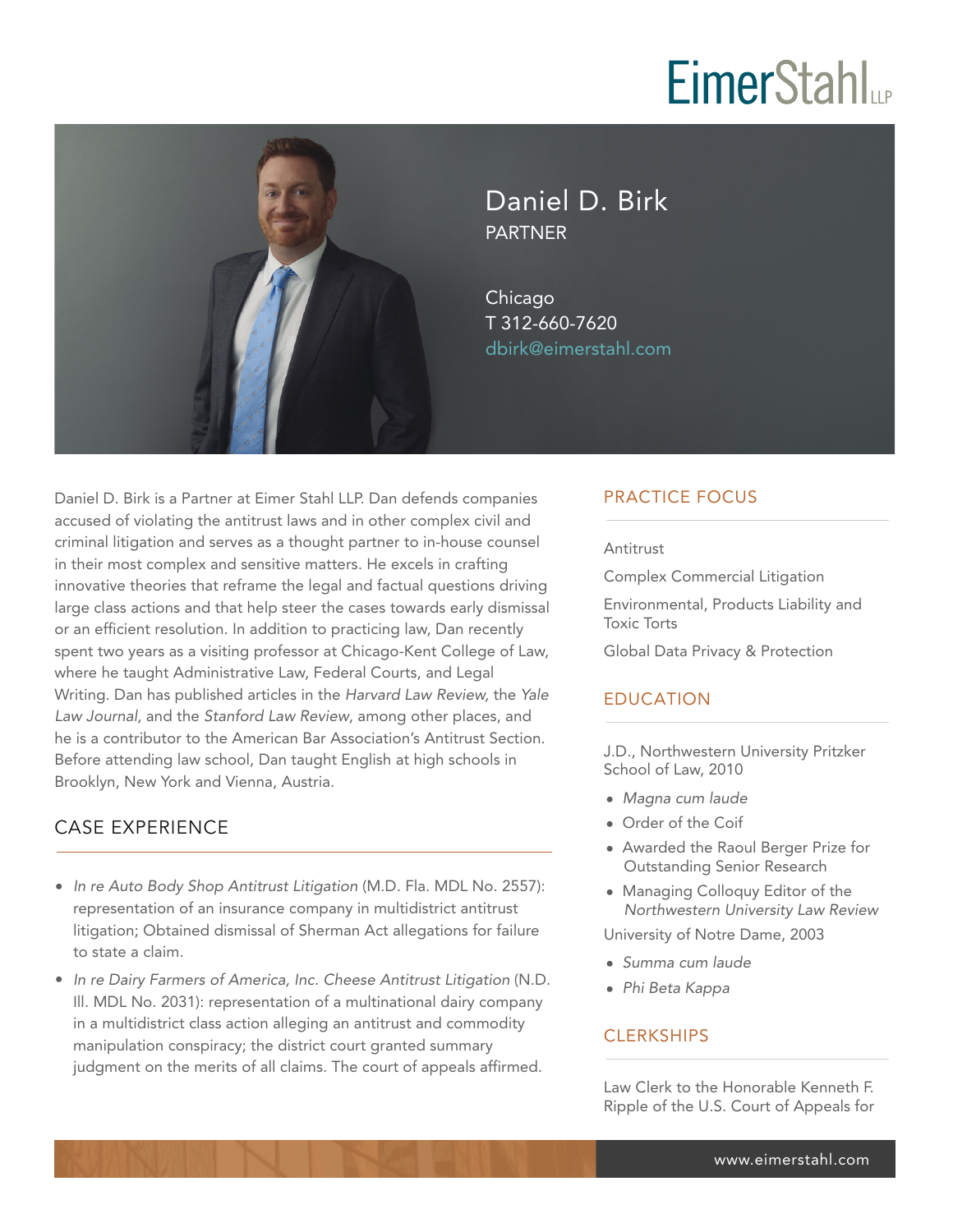- *United States v. CITGO Petroleum Corporation* (5th Cir. No. 14-40128): representation of CITGO Petroleum Corporation in its appeal of a Clean Air Act prosecution; court of appeals reversed and directed the district court to enter a judgment of acquittal.
- *Edwards v. National Milk Producers Federation* (N.D. Cal. No. 11 cv-04766); *First Impressions v. National Milk Producers Federation* (S.D. Ill. No. 13-cv-00454): representation of Land O'Lakes, Inc. in federal and state law antitrust class actions alleging that dairy farmers and cooperatives engaged in a conspiracy to limit the supply of milk.
- *In re Steel Antitrust Litigation* (N.D. Ill. No. 08-cv-05214): representation of a multinational steel company in federal and state law antitrust class actions alleging that steel manufacturers engaged in a conspiracy to reduce steel production. Obtained dismissal of indirect purchaser claims for lack of antitrust standing.

### **NEWS**  $\overline{a}$

Dan Birk quoted in *Chicago Tribune* article, "McCormick Media May Look to Buy More Tronc Shares Beyond Ferro's 25% Stake" April 25, 2018

Dan Birk quoted in *The Recorder* article, "Google's 'Art Selfie' Move Highlights Escalating Legal Battle Over Biometrics" January 24, 2018

Dan Birk quoted in *Wired* article, "Government Move to Bock AT&T Merger Bodes Ill for Tech" November 21, 2017

Dan Birk quoted in *Variety* article, "AT&T-Time Warner Merger: Is the Battle With DOJ, or President Trump?" November 8, 2017

Dan Birk quoted in *Bloomberg Law: Privacy & Data Security* article, "Biometric Workplace Privacy Suits Erupt in Illinois State Court" October 25, 2017

Dan Birk quoted in *The Cybersecurity Law Report* article, "Focus on Children's Privacy by FTC and Plaintiffs Calls for Prioritizing COPPA" September 13, 2017

Dan Birk and Debbie Reynolds quoted in *Legaltech News* article, "Plantronics Case: Limited Options, High Liability When Deleting

## **EimerStahl**

the Seventh Circuit

### ADMISSIONS

#### Illinois

U.S. District Court for the Northern District of Illinois

U.S. District Court for the Southern District of Illinois

U.S. Court of Appeals for the Fifth Circuit

U.S. Court of Appeals for the Seventh **Circuit** 

U.S. Court of Appeals for the Eleventh Circuit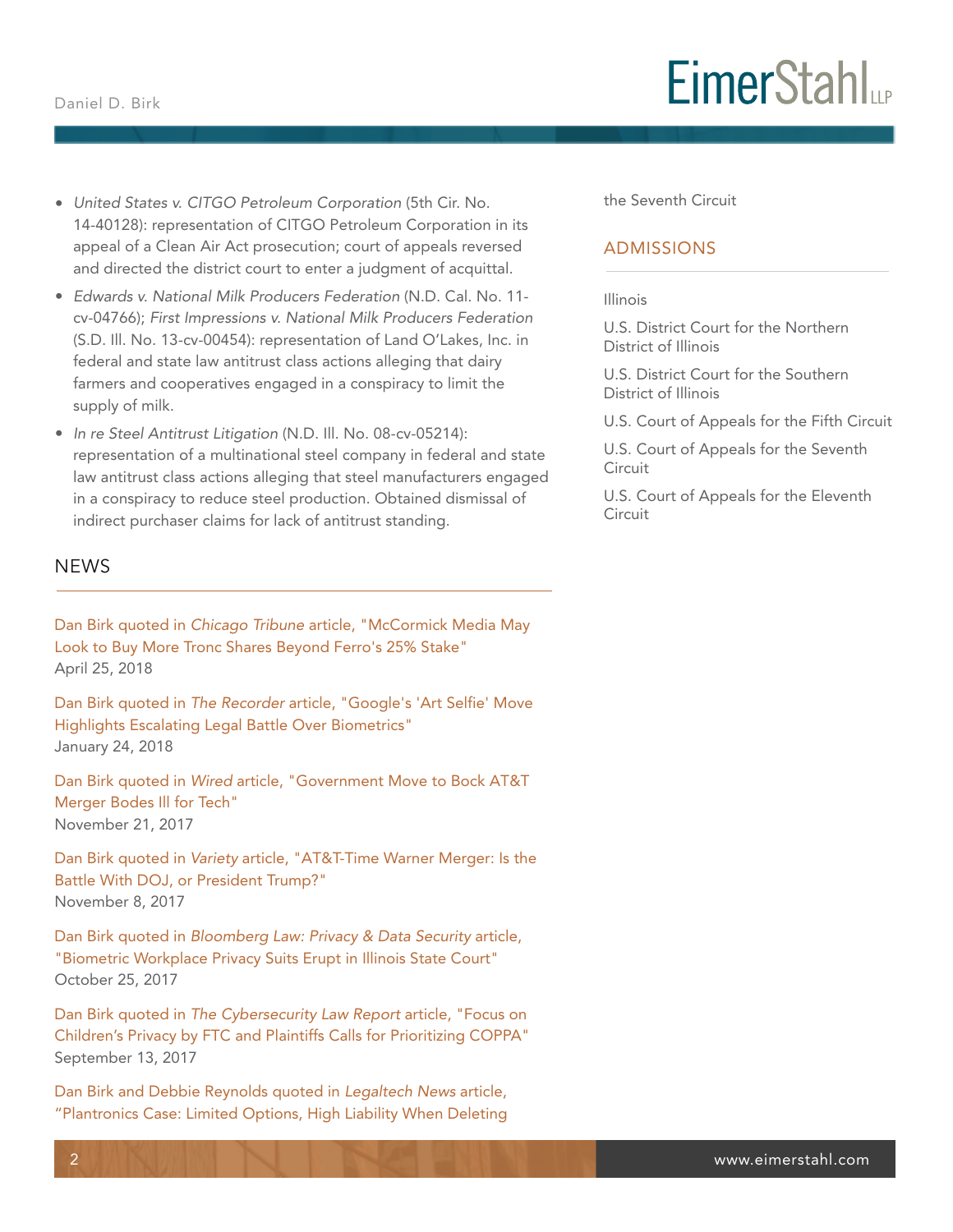

Discoverable Content" August 30, 2017

Dan Birk quoted in *Chicago Tribune* article, "Under Sinclair, WGN Could Be 'Chicago's Very Own' No More" August 10, 2017

Dan Birk quoted in *Law360* article, "NJ Justices Underscore Limits To Blocking Discovery Bids" July 26, 2017

Dan Birk quoted in *The Recorder* article, "3 Ways Antitrust Law Could Collide With Big Data" June 20, 2017

### SPEAKING ENGAGEMENTS I

U.S. Antitrust Merger Enforcement: Current Trends in Market Definition Seoul, South Korea, April 24, 2017

Internal Investigations: Midwest Corporate Counsel & Compliance Forum Chicago, IL, November 15, 2016

Impacts on eDiscovery in US Litigation McDonald's Corp. Headquarters, June 29, 2016

Hugh and Hazel Darling Foundation Originalism Works-in-Progress Conference University of San Diego Law School, February 20, 2015

Predictive Coding for the Rest of Us January 14, 2014

### PUBLICATIONS  $\overline{a}$

Illinois Supreme Court Rejects Workers' Compensation Argument for Limiting Data Privacy Damages February 15, 2022

DOJ and FTC Issue Request for Public Comment on Update to Merger Guidelines January 26, 2022

Illinois' Broad Biometric Data Privacy Law *EimerStahl Insights*, February 2021

Interrogating the Historical Basis for a Unitary Executive *Stanford Law Review, Volume 73, Issue 1*, January 2021

*Voluntary (Non-Contentious) Jurisdiction Around the World*, V.V. Argounov, Chapter IV of Section III—Non-Contentious Jurisdiction in the Courts of the United States, Daniel D. Birk (contributing co-author)